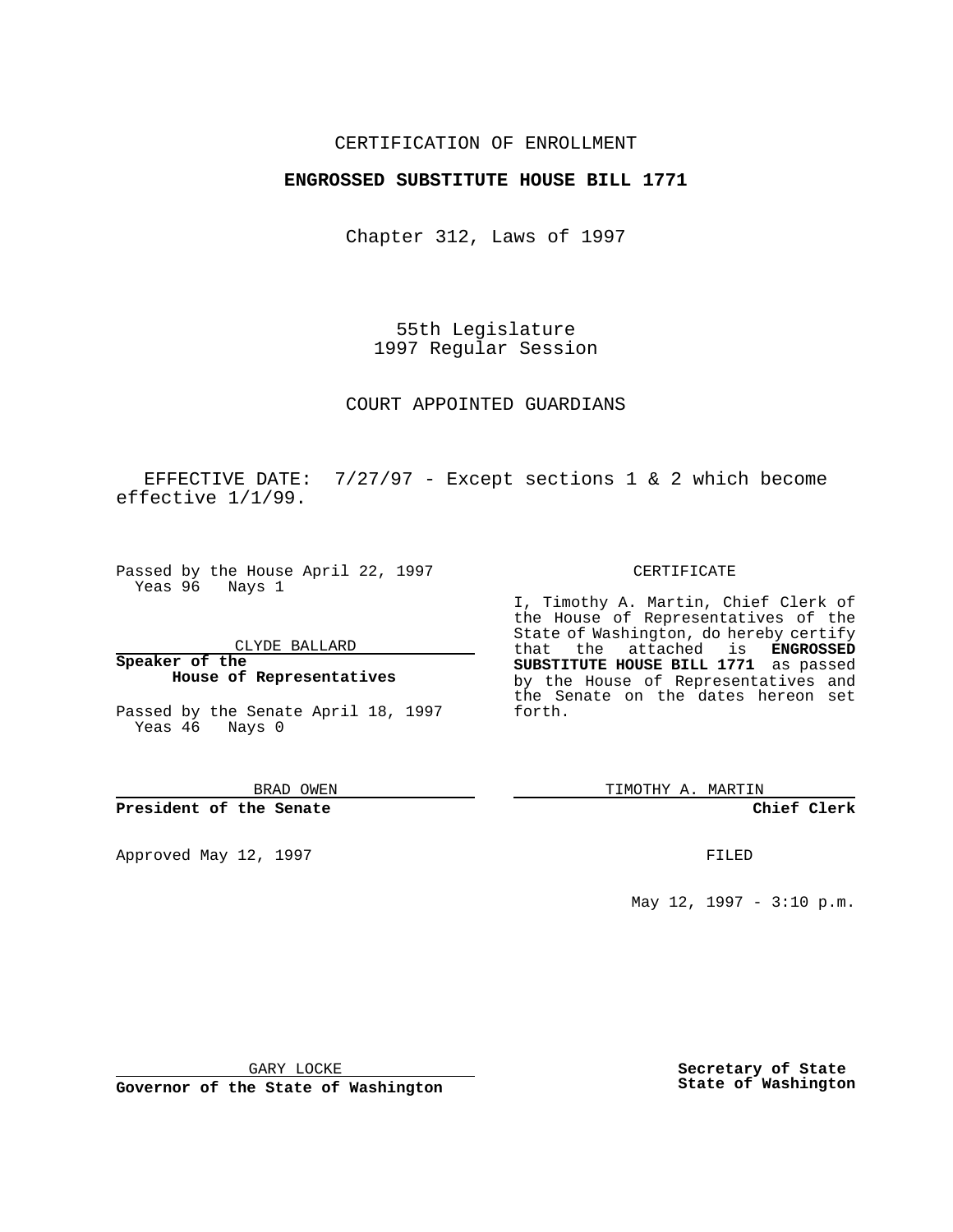# **ENGROSSED SUBSTITUTE HOUSE BILL 1771** \_\_\_\_\_\_\_\_\_\_\_\_\_\_\_\_\_\_\_\_\_\_\_\_\_\_\_\_\_\_\_\_\_\_\_\_\_\_\_\_\_\_\_\_\_\_\_

\_\_\_\_\_\_\_\_\_\_\_\_\_\_\_\_\_\_\_\_\_\_\_\_\_\_\_\_\_\_\_\_\_\_\_\_\_\_\_\_\_\_\_\_\_\_\_

Passed Legislature - 1997 Regular Session

AS AMENDED BY THE SENATE

#### **State of Washington 55th Legislature 1997 Regular Session**

**By** House Committee on Law & Justice (originally sponsored by Representatives Mitchell, Tokuda, Constantine, Sheahan, Keiser, Mason, Blalock, Costa, Conway, Butler, Murray and Cody; by request of Secretary of State)

Read first time 03/05/97.

1 AN ACT Relating to court appointed guardians; amending RCW 2 11.88.020; adding a new section to chapter 11.88 RCW; creating a new 3 section; and providing an effective date.

4 BE IT ENACTED BY THE LEGISLATURE OF THE STATE OF WASHINGTON:

5 **Sec. 1.** RCW 11.88.020 and 1990 c 122 s 3 are each amended to read 6 as follows:

 (1) Any suitable person over the age of eighteen years, or any parent under the age of eighteen years or, if the petition is for appointment of a professional guardian, any individual or guardianship service that meets any certification requirements established by the 11 administrator for the courts, may, if not otherwise disqualified, be appointed guardian or limited guardian of the person and/or the estate 13 of an incapacitated person((<del>; any trust company regularly organized</del> under the laws of this state and national banks when authorized so to do may act as guardian or limited guardian of the estate of an 16 incapacitated person; and any nonprofit corporation may act as quardian 17 or limited guardian of the person and/or estate of an incapacitated 18 person if the articles of incorporation or bylaws of such corporation permit such action and such corporation is in compliance with all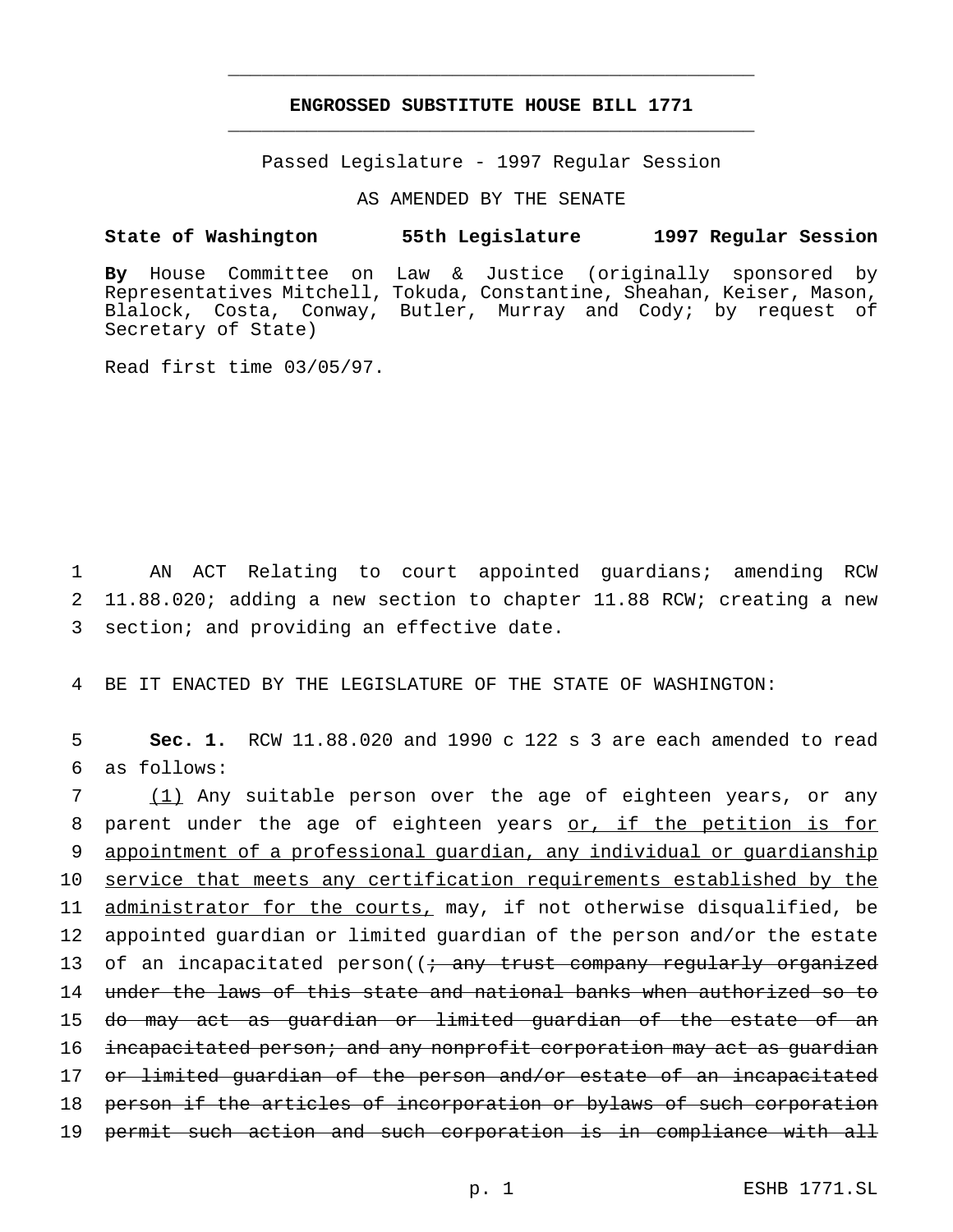1 applicable provisions of Title 24 RCW)). A financial institution subject to the jurisdiction of the department of financial institutions 3 and authorized to exercise trust powers, and a federally chartered financial institution when authorized to do so, may act as a guardian of the estate of an incapacitated person without having to meet the certification requirements established by the administrator for the courts. No person is qualified to serve as a guardian who is

8  $((+1))$   $(a)$  under eighteen years of age except as otherwise provided herein;

10  $((+2)^{n})$  (b) of unsound mind;

 $((+3))$   $(c)$  convicted of a felony or of a misdemeanor involving moral turpitude;

 $((+4))$   $(d)$  a nonresident of this state who has not appointed a resident agent to accept service of process in all actions or proceedings with respect to the estate and caused such appointment to be filed with the court;

17  $((+5))$   $(e)$  a corporation not authorized to act as a fiduciary, guardian, or limited guardian in the state;

19  $((+6))$   $(f)$  a person whom the court finds unsuitable.

 (2) The professional guardian certification requirements required under this section shall not apply to a testamentary guardian appointed under RCW 11.88.080.

 NEW SECTION. **Sec. 2.** A new section is added to chapter 11.88 RCW to read as follows:

 As used in this chapter, "professional guardian" means a guardian appointed under this chapter who is not a member of the incapacitated person's family and who charges fees for carrying out the duties of court-appointed guardian of three or more incapacitated persons.

 NEW SECTION. **Sec. 3.** (1) The administrator for the courts shall study, and make recommendations on, standards and criteria for implementing a system of certification of professional guardians as defined in section 2 of this act and improved coordination between guardians and guardians ad litem.

 (2) In conducting the study and preparing the recommendations, the administrator may include examination of:

(a) Criteria for certification as a professional guardian;

## ESHB 1771.SL p. 2